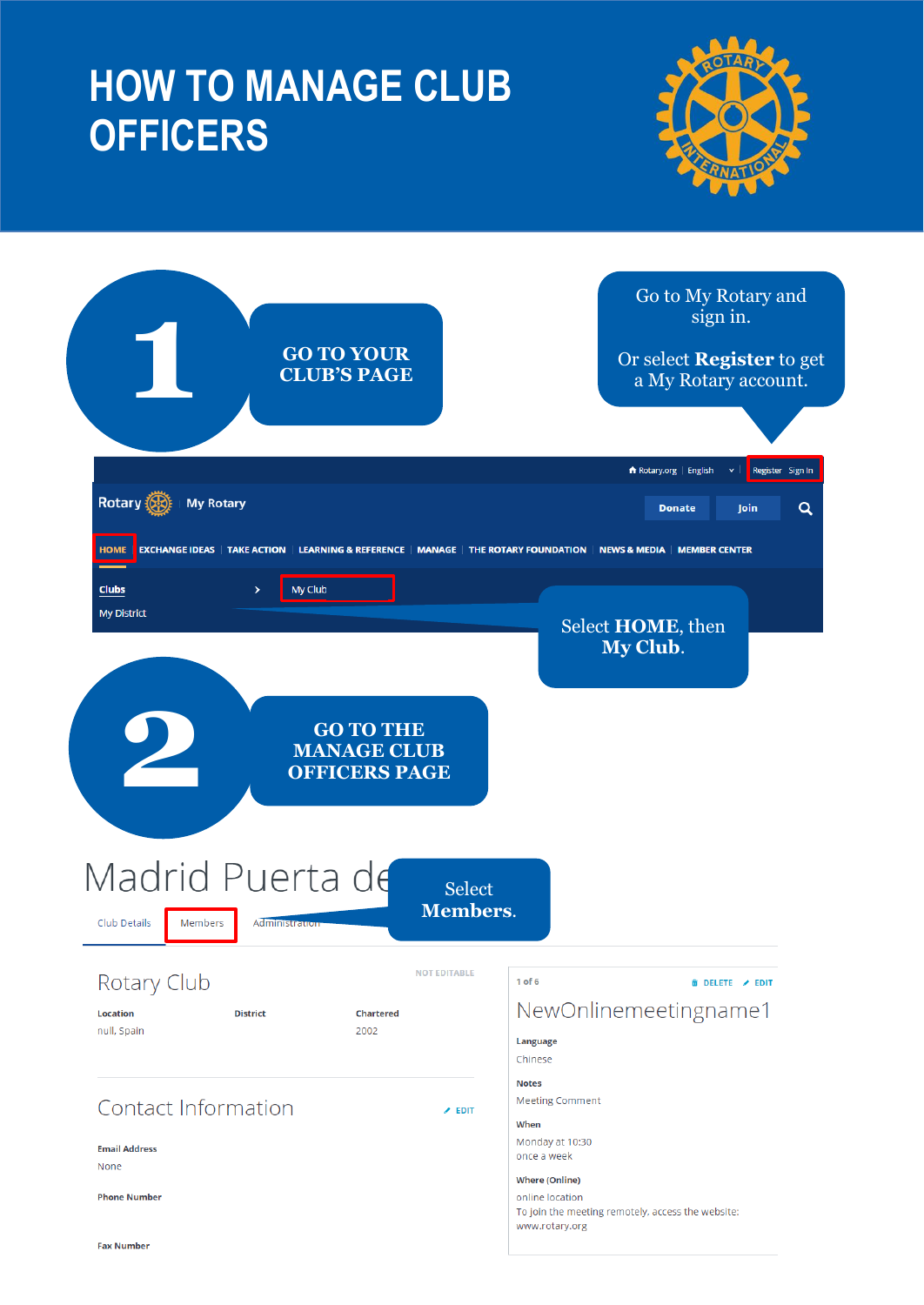| Lane Cove |  |
|-----------|--|
|-----------|--|

Club Details Members

If you have questions about your club membership, please contact your Club and District Support Team.

| <b>ADD A MEMBER</b><br><b>MANAGE CLUB OFFICERS</b> |               | <b>Select MANAGE</b><br><b>CLUB OFFICERS.</b> |
|----------------------------------------------------|---------------|-----------------------------------------------|
| <b>Search club members</b>                         |               |                                               |
| <b>Term</b>                                        | <b>E-Mail</b> |                                               |
| Name                                               | E-mail        | <b>SEARCH</b><br>a                            |

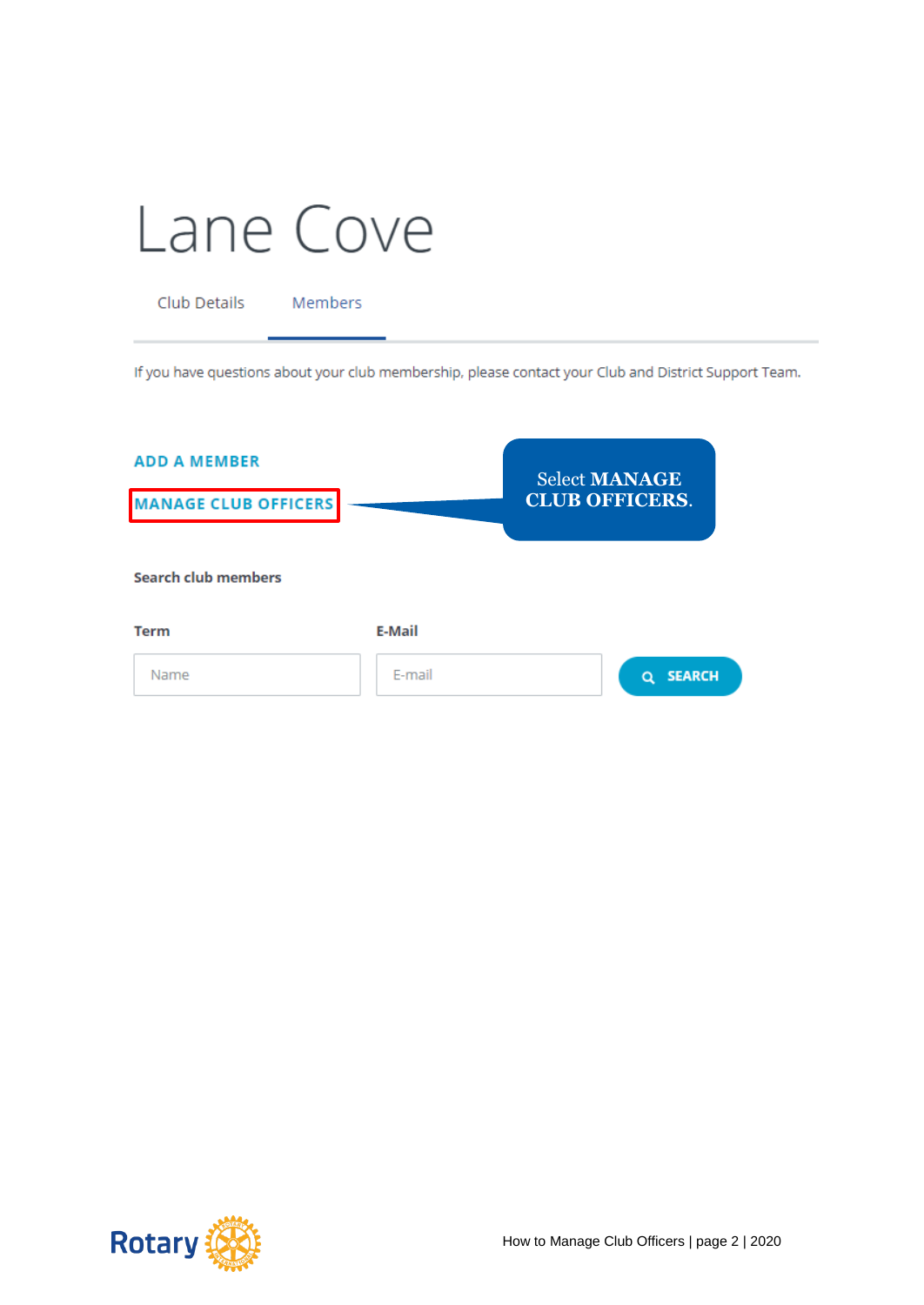

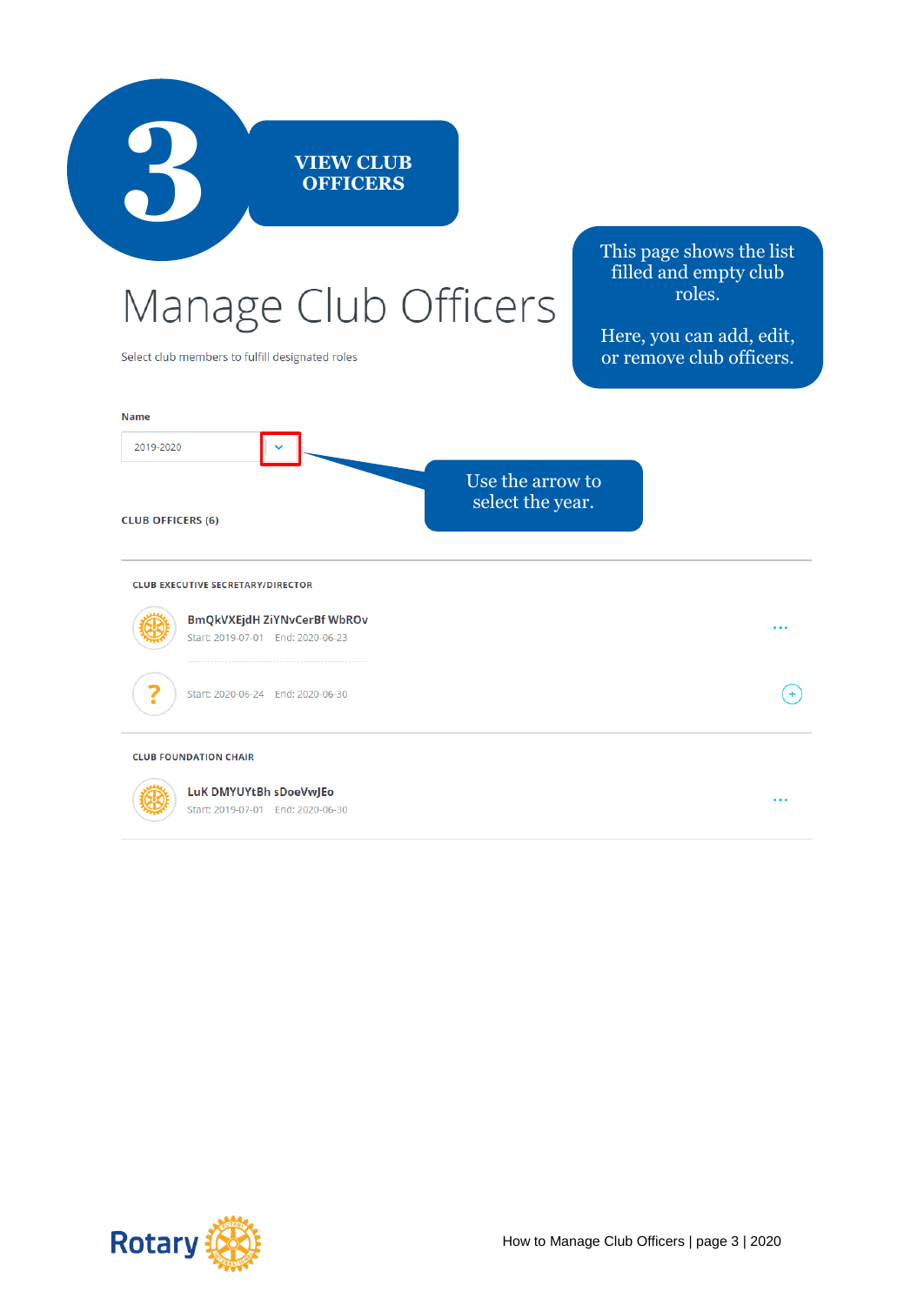

# Manage Club Officers

Select club members to fulfill designated roles

#### **Term**

2020-2021

#### **CLUB OFFICERS (6)**

**CLUB FOUNDATION CHAIR** Unassigned

**CLUB MEMBERSHIP CHAIR** Unassigned

**CLUB PRESIDENT** 



vdbcjb N ttBgaP Start: 2020-07-01 End: 2021-06-30 Select the + by a role to assign a member to that role.

Note: Only incoming and current club officers can add officers to My Rotary.

**Rotary** 

 $\left( \begin{matrix} + \end{matrix} \right)$ 

 $\ddotsc$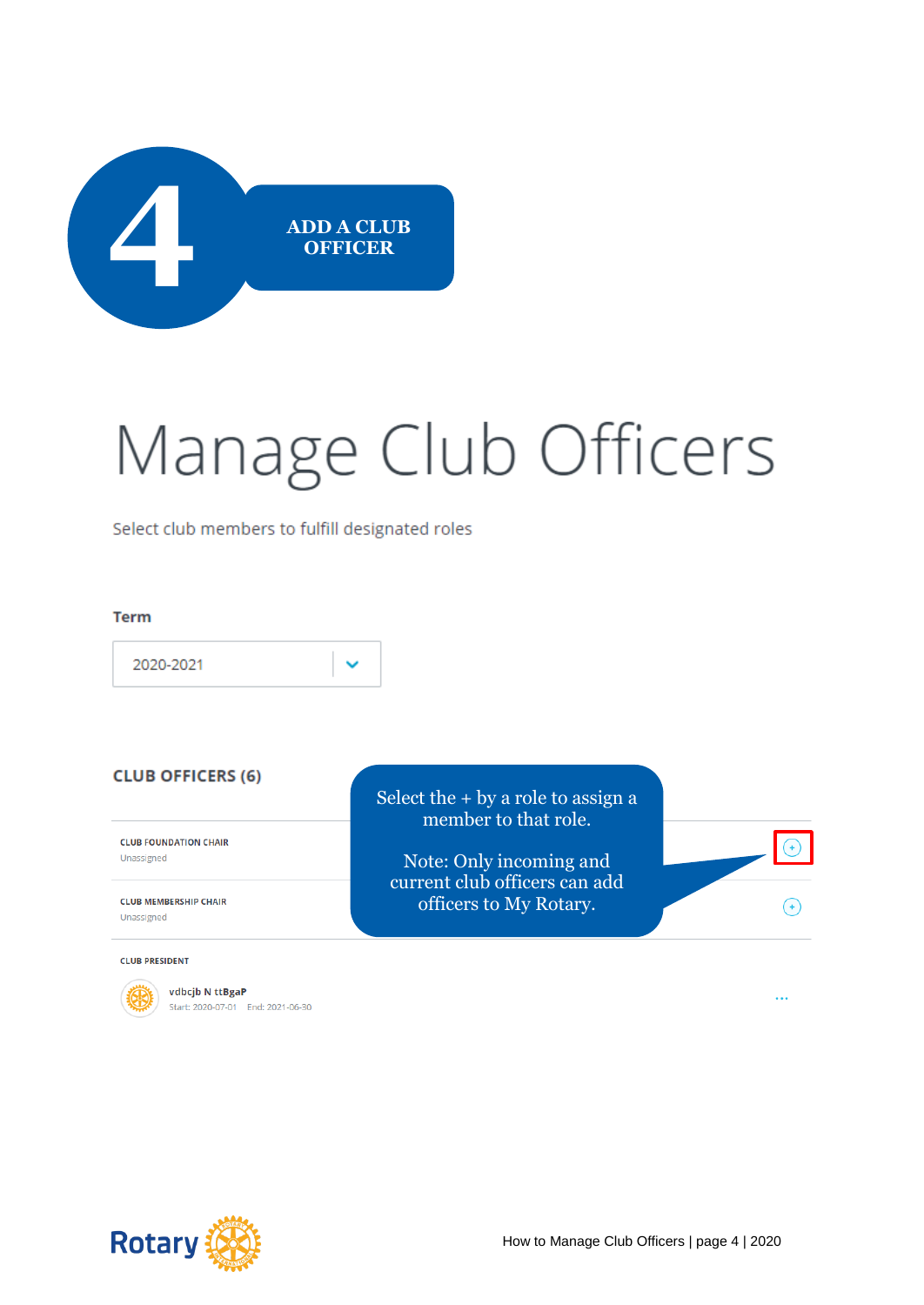### Select a member

Select a member for the role of Club Executive Secretary/Director for 2020-07-01 through 2021-06-30.



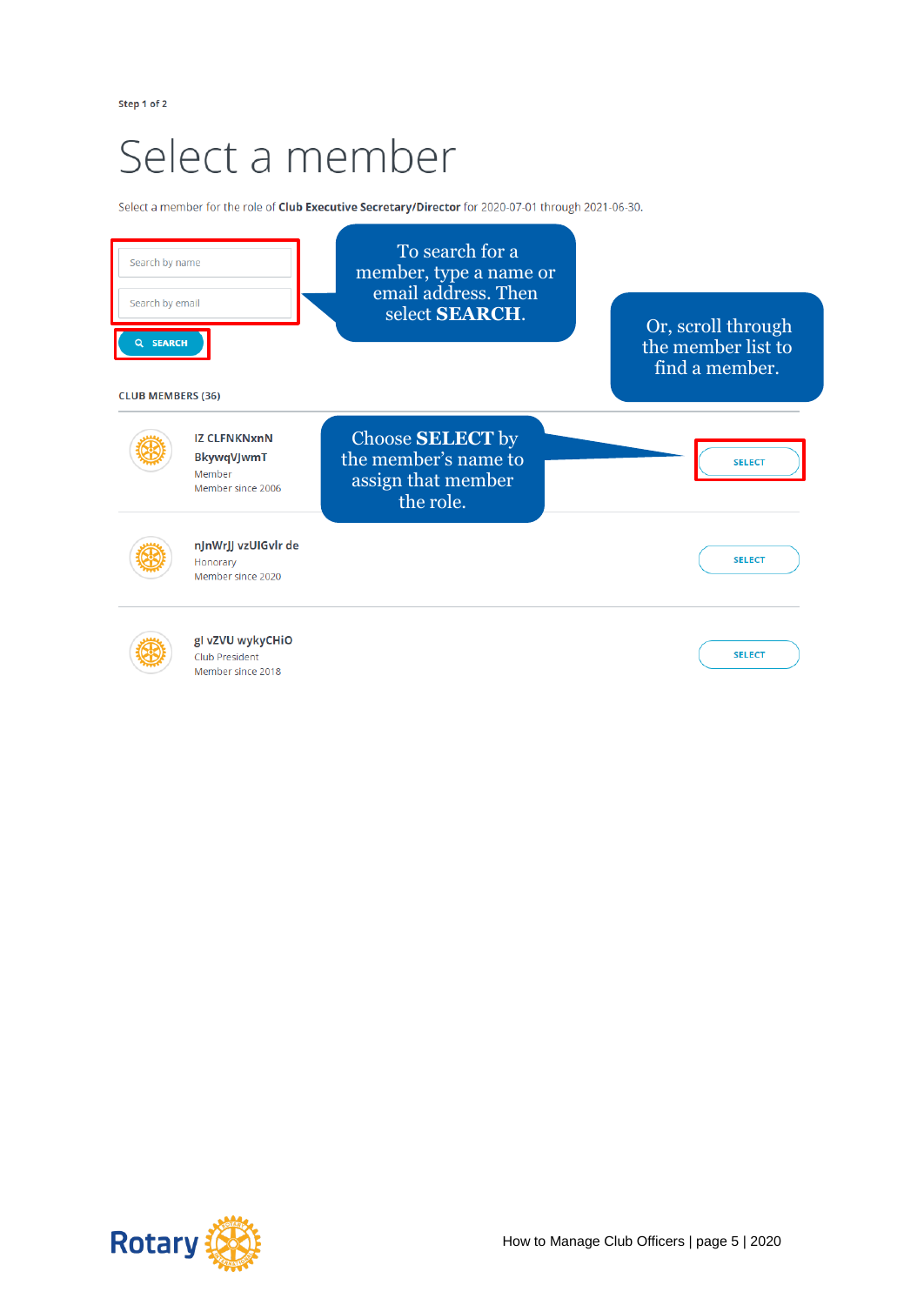<Back | Step 2 of 2

# Confirm Officer Details

Review the officer's details and confirm the

information is correct.

Please make sure the member's email address is up-to-date.

#### **Member**

IZ CLFNKNxnN BkywqVJwmT

#### **Term**

2020-2021 Start: 2020-07-01 End: 2021-06-30

#### Role

Club Executive Secretary/Director

#### **Start Date**

2020-07-01

#### **End Date**

2021-06-30

## Member Email\* **Select FINISH. FINISH**

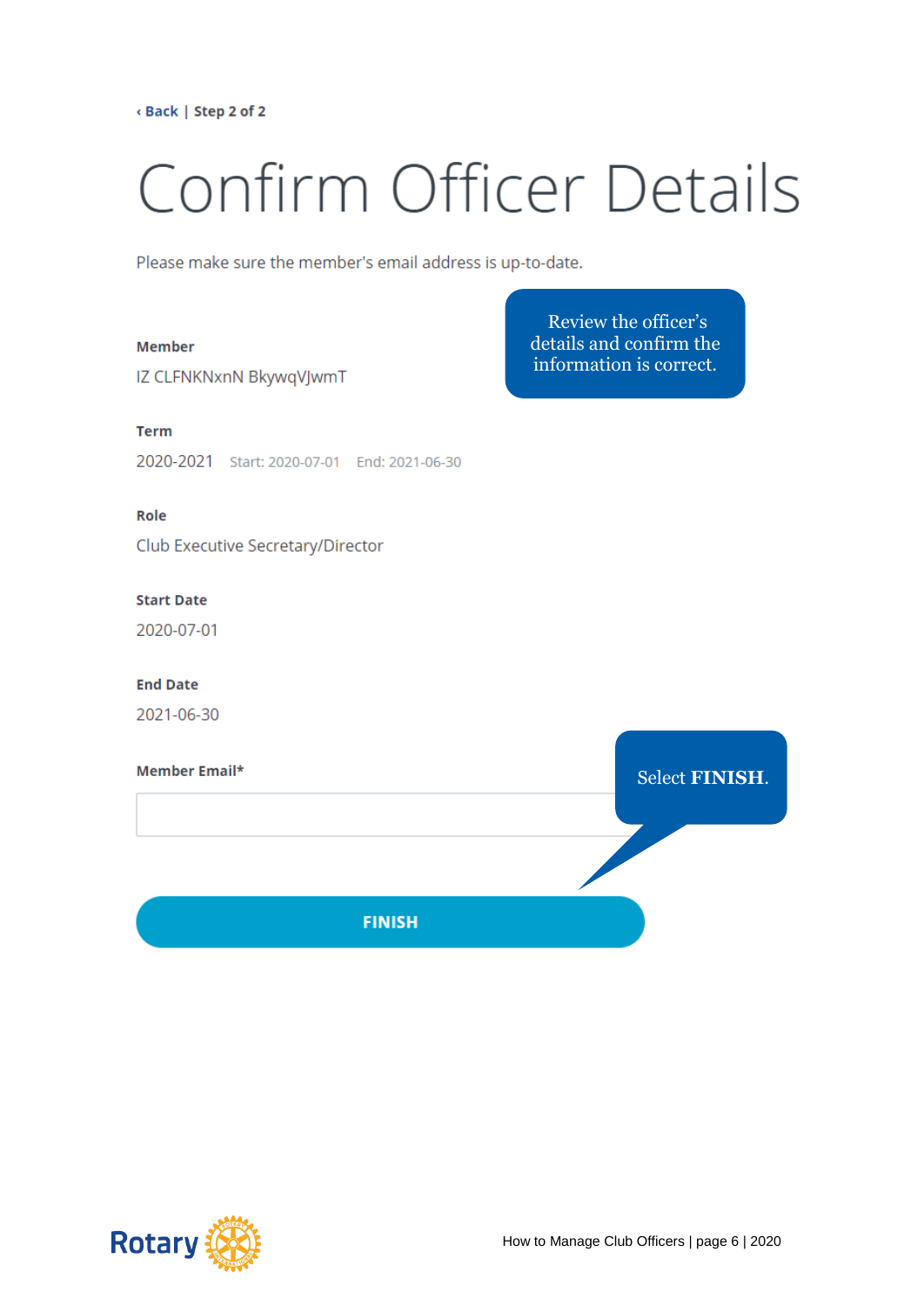

< Members

### Manage Club Officers

Select club members to fulfill designated roles

#### Name



#### **CLUB OFFICERS (6)**